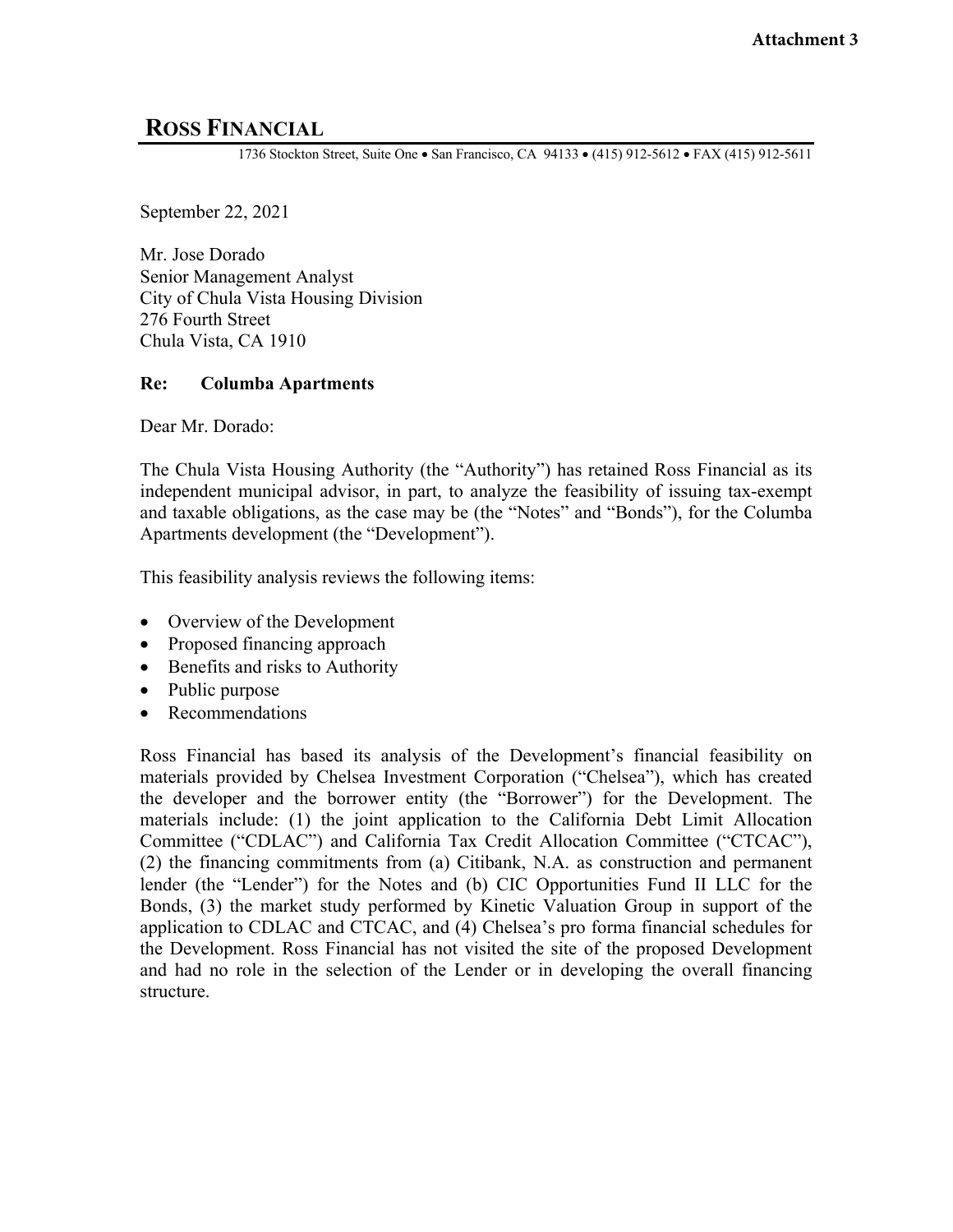Mr. Jose Dorado Re: Columba Apartments September 22, 2021 Page 2 of 10

### **OVERVIEW OF THE DEVELOPMENT**

*Development Summary*. The Development is a new construction multifamily rental housing development that will contain 200 1-bedroom, 2-bedroom and 3-bedroom units in two four and five story residential buildings, serviced by elevators. The Development will consist of 178 affordable units plus 2 restricted manager's units. The Development will contain 34 units with accessible bathrooms and wheelchair barrier-free shower stalls and 21 units with features to assist residents with communication impairments.

The Development will be Type III modified construction with a concrete foundation, stucco exterior and a flat roof. The Development will have 325 parking spaces in a 3 level Type I concrete parking structure  $-260$  spaces, including 8 accessible, will be covered. The Development will provide: 3,376 square feet of community space, including a computer lab/lounge, four rental offices and a community room; two landscaped courtyards totaling approximately 17,600 square feet, which will include a tot lot, bocce ball, four barbeque areas; and two laundry rooms. Unit amenities include: central heat and air conditioning, window coverings, vinyl flooring in the kitchen and bathrooms, stove/oven, refrigerator, dishwasher and garbage disposal. Service amenities include: adult education and skill building classes, ESL, art, job counseling, financial literacy, health and wellness.

*Unit and Affordability Mix*. The unit mix and affordability restrictions for Development is expected to be as follows:

| <b>Columba</b>     | $30\%$ AMI**<br><b>Unit Mix</b> |  | $50\%$ AMI** | $60\%$ AMI** |  |  |
|--------------------|---------------------------------|--|--------------|--------------|--|--|
| 1 Bedroom/1 Bath   | э6                              |  |              |              |  |  |
| 2 Bedroom/1 Bath   | 86*                             |  |              |              |  |  |
| 3Bedroom/2Bath     | 58*                             |  |              |              |  |  |
| <b>Total Units</b> | <b>200</b>                      |  |              | 158          |  |  |

\*Includes 1 manager's unit in each unit type that are unrestricted

\*\* AMI = Area median income; Manager's units are not subject to affordability restrictions

Specifically:

- 21 units will be restricted by the Authority acting as Successor Housing Agency due the use of low and moderate income housing funds as a funding source, with rents and income limits meeting the requirements of the California Health & Safety Code;
- 11 units will be restricted by the City due to the use of HOME Investment Partnership Act funding;
- 108 units will be restricted pursuant to the City's bond policy due to its issuance of the Notes and Bonds; and
- The remaining units will be restricted to CTCAC rents

See "Proposed Financing – City of Chula Vista/Housing Authority Financial Involvement).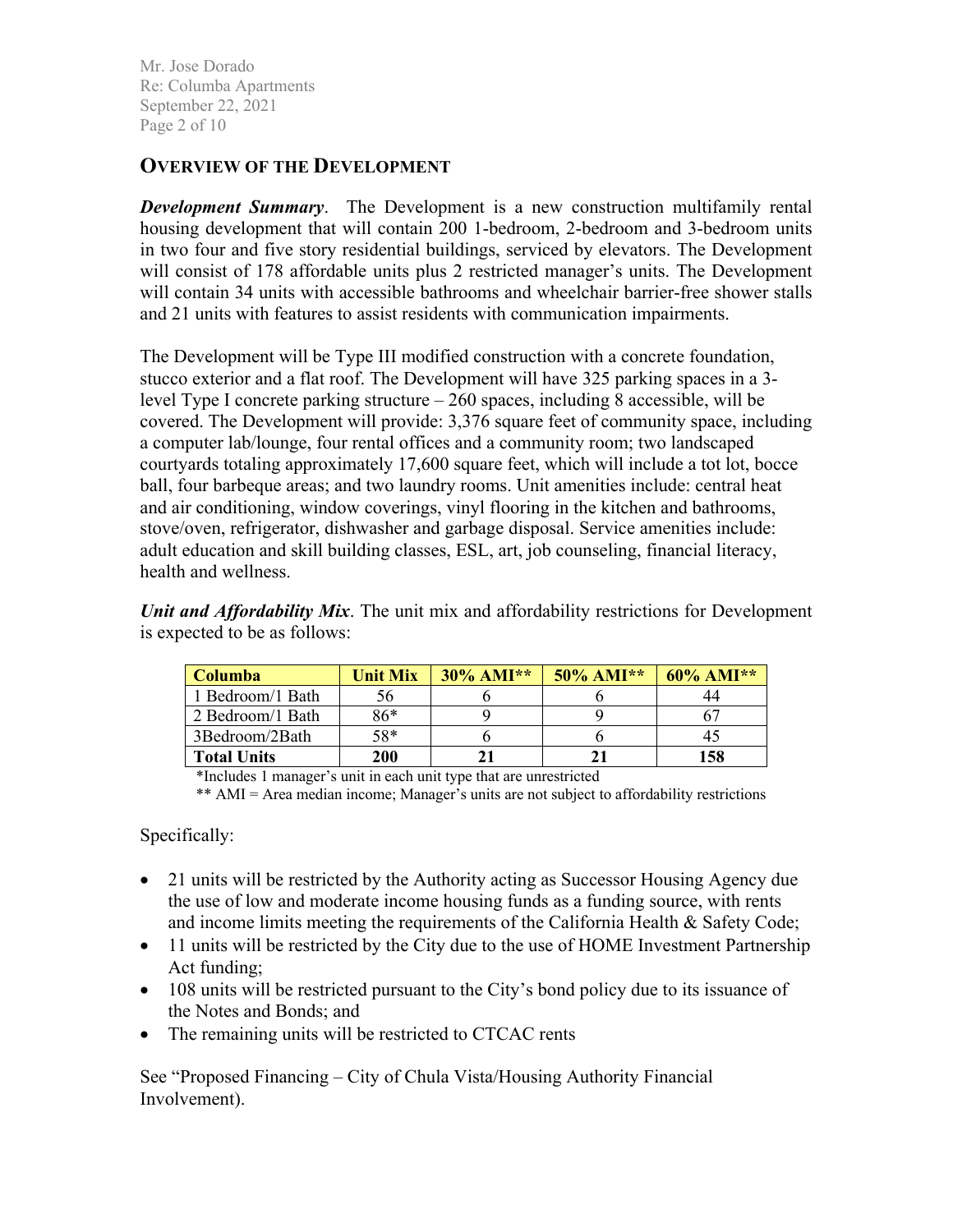Mr. Jose Dorado Re: Columba Apartments September 22, 2021 Page 3 of 10

*Description of Project Site*. The Development is to be constructed on a 3.07 acre site located in the Otay Ranch General Development Plan in the Eastern Urban Center, also known as the Millenia Development. Columba Apartments is surrounded by recent multiuse developments, including office, commercial and high density residential within 0.5 to 1.0 mile from the site. The site is located south of Chelsea's prior projects, known as Duetta and Volta Apartments, completed in 2016.

*Ownership of the Development/Borrower*. The ownership entity for the Development will be a Millenia CIC, L.P., a single asset California limited partnership consisting of: (a) CIC Millenia, LLC, created by Chelsea, which will serve as Administrative General Partner, (b) Pacific Southwest Community Development Corporation, a California notfor-profit public benefit corporation which will serve as Managing General Partner and (c) a tax credit limited partnership entity created by Raymond James Tax Credit Funds, Inc.

**Chelsea Experience**. According to Chelsea, the firm has 35 years of experience in financing, developing and/or rehabilitating multifamily rental housing. This experience encompasses 11,000 units in the Western United States, including more than 6,000 affordable housing units in Chula Vista, San Diego and Carlsbad. Chelsea's most recent activity with the Housing Authority includes:

- St. Regis Park Apartments, a 119-unit family project that Chelsea acquired and rehabilitated in 2000 and again rehabilitated in 2019;
- Duetta Apartments, a 87-unit new construction family project located at 1715 Orion Avenue, which opened in the  $4<sup>th</sup>$  quarter of 2017;
- Volta Apartments, a 123-unit new construction senior project located at 1734 Solstice Avenue, which opened in the 4<sup>th</sup> quarter of 2017.

*CDLAC/CTCAC*. On February 4, 2021, the Housing Authority filed a joint application to CDLAC and CTCAC requesting a private activity bond allocation of \$52,100,000 for the Development, along with a reservation of 4% Federal and State tax credits. The CTCAC application proposed income set-asides based on income-averaging. On April 28, 2021, CDLAC awarded a private activity bond allocation in the requested amount and CTCAC reserved the requested 4% Federal and State tax credits. The CDLAC allocation will expire on October 25, 2021.

In connection with the CDLAC/CTCAC application process, on January 19, 2021, the Housing Authority adopted a resolution of intent to issue tax-exempt obligations for the Development and authorized the submission of an application to CDLAC. Three weeks prior, on December 29, 2020, a TEFRA hearing, duly noticed, was held before the City Council at which time the Development was approved for purposes of Section 147 of the Internal Revenue Code. The TEFRA approval was signed January 19, 2021.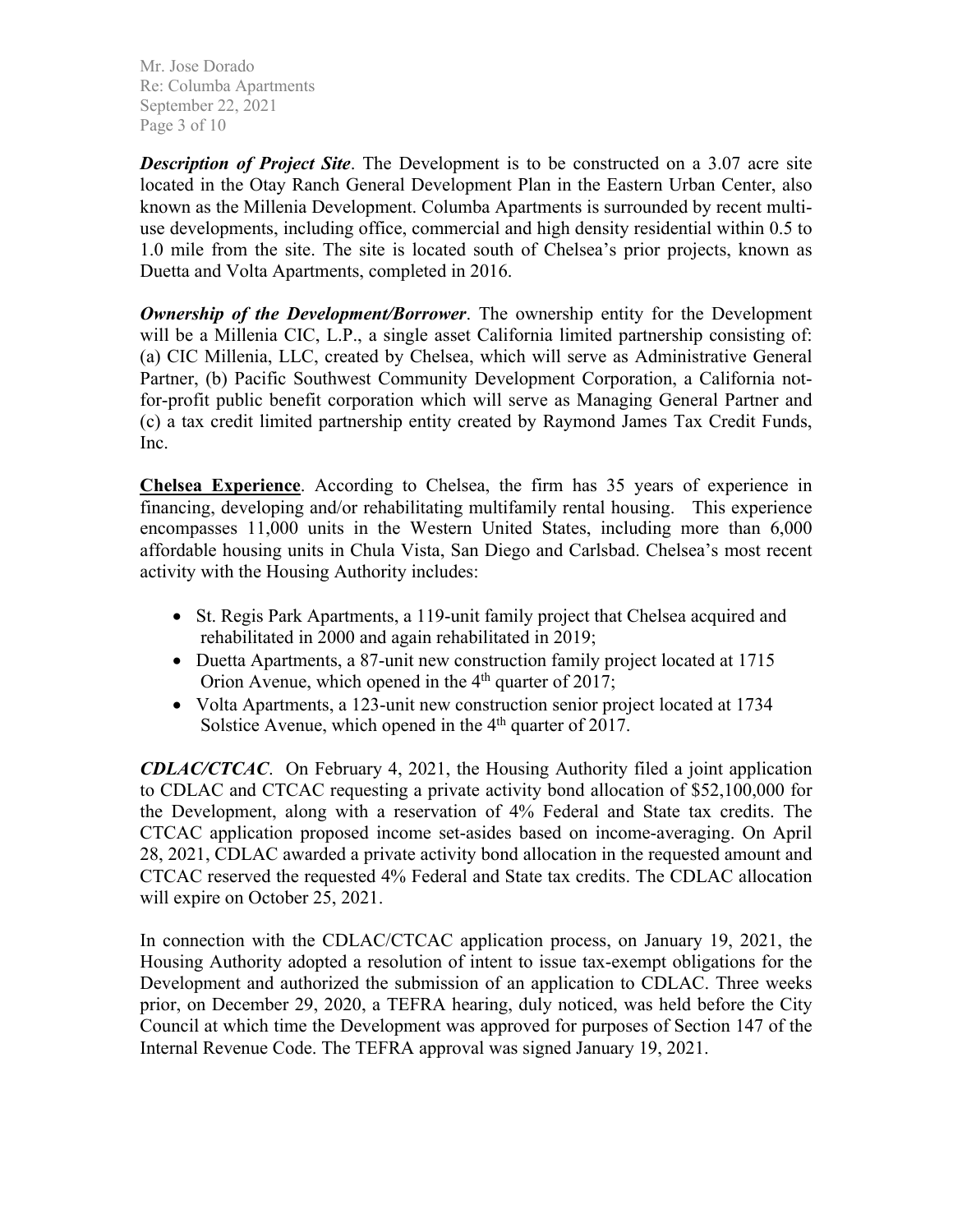Mr. Jose Dorado Re: Columba Apartments September 22, 2021 Page 4 of 10

# **PROPOSED FINANCING**

*Project Costs and Funding.* According to most recent projections provided by Chelsea, the total costs of the Development, including construction and all soft costs, are estimated at \$102,836,786. The estimated sources of funds will differ during the construction period and following construction and lease-up ("at permanent"), as shown in the following table based on the most recent projections:

| <b>Sources of Funds</b>                   | <b>Construction</b> | <b>Permanent</b> |  |
|-------------------------------------------|---------------------|------------------|--|
| Tax-Exempt Note Proceeds                  | \$49,700,000        | \$34,990,000     |  |
| <b>Taxable Note Proceeds</b>              | 22,081,957          |                  |  |
| Tax-Exempt Junior Bond Proceeds           | 2,400,000           | 2,400,000        |  |
| Accrued Interest - Junior Bonds           |                     | 780,000          |  |
| City of Chula Vista HOME Funds            | 2,000,000           | 2,000,000        |  |
| City of Chula Vista RDA Funds             | 1,000,000           | 1,000,000        |  |
| Federal Low Income Housing Tax Credits    | 6,454,564           | 43,030,424       |  |
| <b>State Tax Credits</b>                  | 631,061             | 4,207,072        |  |
| Seller Note                               | 9,500,000           | 9,500,000        |  |
| <b>Deferred Costs</b>                     | 4,139,914           |                  |  |
| Deferred Developer Fee                    | 4,929,290           | 4,929,290        |  |
| <b>Total</b>                              | \$102,836,786       | \$102,836,786    |  |
| <b>Uses of Funds</b>                      |                     |                  |  |
| Land Cost                                 | \$14,500,000        | \$14,500,000     |  |
| Offsite Public Improvements               | 1,250,011           | 1,250,011        |  |
| Site Work                                 | 1,893,052           | 1,893,052        |  |
| Construction                              | 39,571,291          | 39,571,291       |  |
| Overhead, Profit, General Conditions      | 6,277,552           | 6,277,552        |  |
| Architectural & Engineering/Design Assist | 2,194,692           | 2,194,692        |  |
| Contingency Costs (Owner, Hard and Soft)  | 5,685,898           | 5,685,898        |  |
| <b>Impact Fees and Permits</b>            | 14,020,267          | 14,020,267       |  |
| Financing Fees and Interest               | 7,299,245           | 7,299,245        |  |
| Reserves                                  | 765,461             | 765,461          |  |
| Misc. Soft Costs and Legal                | 882,237             | 882,237          |  |
| Developer Fee*                            | 8,497,092           | 8,497,092        |  |
| <b>Total</b>                              | \$102,836,786       | \$102,836,786    |  |

\*Cash developer fee is \$3,567,802 with \$4,929,290 deferred

*Description of Financing*. The expectation (based on the most recent pro forma) is that the Housing Authority will issue:

- The Notes in two series: (a) a tax-exempt series in the estimated amount of \$49,700,000 and (b) a taxable series in the estimated amount of \$22,081,957.
- The Bonds in one series in the estimated amount of \$2,400,000. (Note: The aggregate par of the tax-exempt Note and the Bonds may not exceed \$52,100,000)

The Notes will have the following features: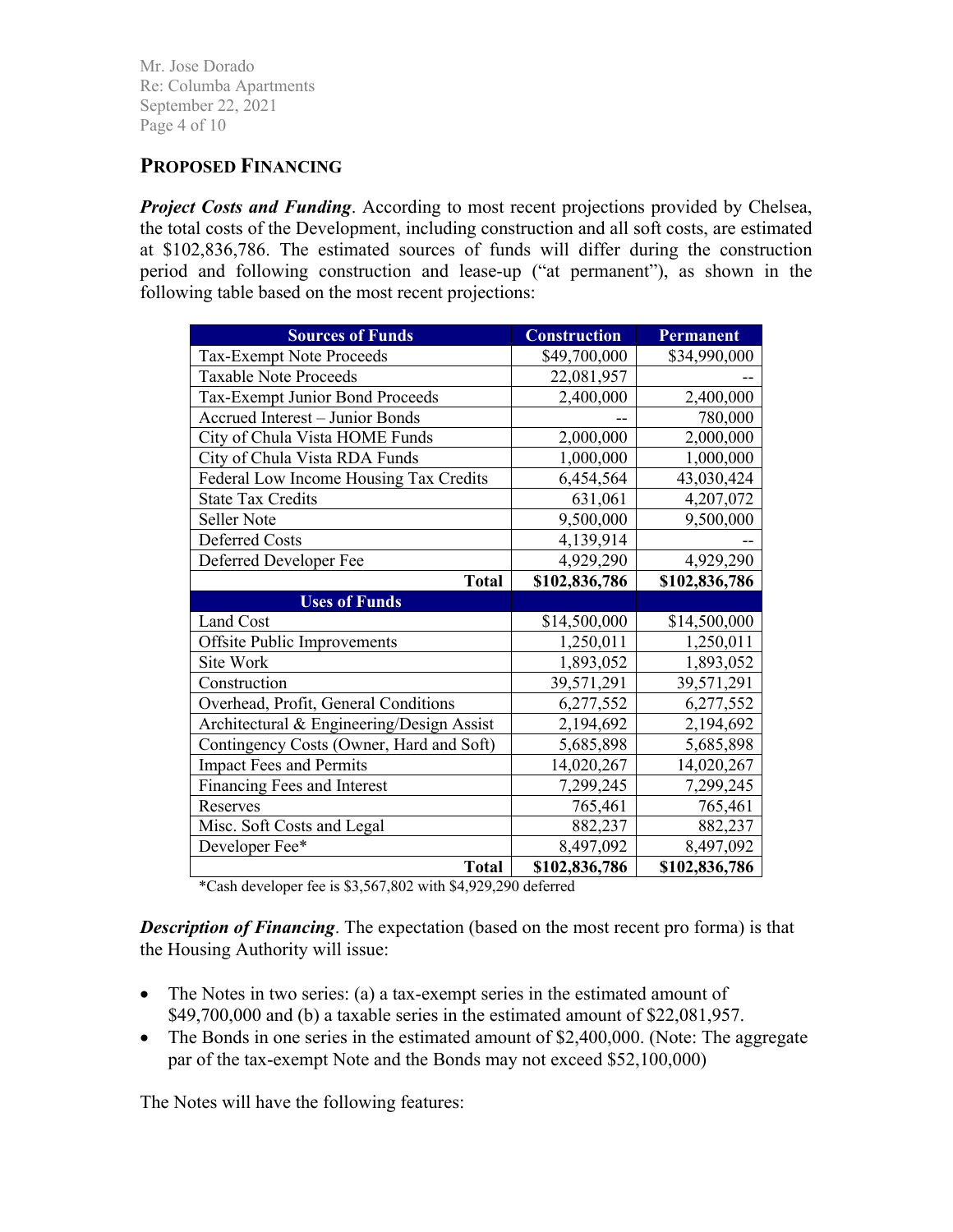Mr. Jose Dorado Re: Columba Apartments September 22, 2021 Page 5 of 10

- Each Note will be funded by Citibank, N.A. (the "Lender");
- The Notes will be issued on a draw down basis, with interest payable only on the amounts drawn;
- Following lease-up (expected in 6 months after construction completion) (at "Conversion"), the taxable Note will be repaid in full and the tax-exempt Note will be paid down to a permanent estimated par of \$34,990,000. The sources of repayment will be Federal and State low income housing tax credits.
- Prior to Conversion, the tax-exempt Note will bear a variable interest rate equal to 30 Day SOFR + 1.86% and the taxable Note will bear a variable interest rate equal to 30 Day SOFR  $+ 2.36\%$ . SOFR, which stands for "Secured Overnight Financing Rate", is the successor index to LIBOR which is scheduled to be phased out by June 30, 2023. At Conversion, the tax-exempt Note will convert to a fixed rate that will be set at Closing. The rate will be established by reference to a formula (19-year LIBOR +2.20%) and is estimated at 3.85% in the current market. The pro forma assumes a construction loan rate of 4.25% and a permanent loan rate of 4.25%.
- The tax-exempt Note will have a stated maturity of 34 years from Closing (i.e., in 2055) but will be subject to mandatory prepayment in 19 years after Closing (i.e., in 2040). Following Conversion, the tax-exempt Note will amortize on a 40-year basis. The taxable Note is expected to have a stated maturity of approximately 4 years from Closing and will be repaid in full at Conversion as noted above.
- The Notes are expected to close by October 25, 2021.

The Bonds will have the following features:

- The Bonds will be purchased by CIC Opportunities Fund III, LLC (the "Fund"), which was formed by Chelsea. Due to Federal Tax limitations, no more than 49% of the Fund will consist of principals of Chelsea, the Borrower or related entities;
- The Bonds will be issued on a cash basis with proceeds delivered at Closing and held by U.S. Bank National Association as trustee;
- The interest on the Bonds will be at a tax-exempt rate of 7.50%;
- The Bonds will be issued as subordinate obligations payable from residual revenues of the Development after payment of the Notes;
- The expected maturity of the Bonds is 45 years;
- The Bonds will close at the same time as the Notes, by October 25, 2021.

The Lender will execute a document representing that it has sufficient knowledge and experience to evaluate the risks and merits associated with making the loans evidenced by the Notes and its intention to hold the Notes for its account. The Lender may transfer all or a portion of the Notes only to transferees that execute a document with similar representations. The Fund will execute a similar document with respect to the Bonds and is expected to hold the Bonds through maturity or prior repayment.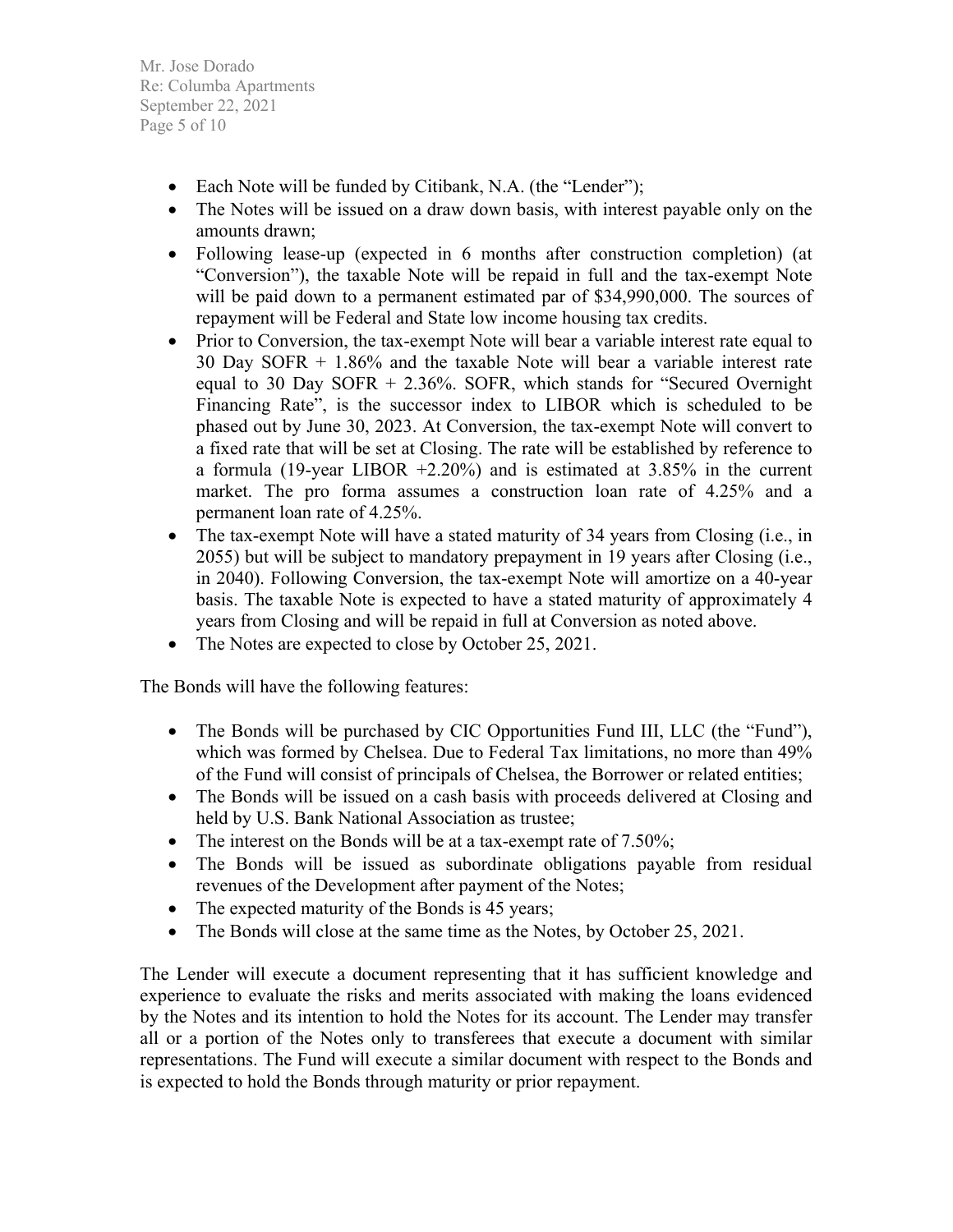Mr. Jose Dorado Re: Columba Apartments September 22, 2021 Page 6 of 10

*City of Chula Vista/Housing Authority Financial Involvement*. The City of Chula Vista will make a residual receipts loan in the aggregate amount of up to \$3,000,000 (the "Loan") of which \$2,000,000 will be funded from HOME funds and \$1,000,000 will be funded by the Successor Redevelopment Agency from low-mod income funds. The Loan will be evidenced by two sets of documents (the "HOME Documents and the "Low-Mod Documents"), including two notes (the "CV Notes") with the following features:

- The CV Notes will bear simple interest at the rate of 3%;
- The CV Notes will be payable from 65% of residual receipts ("Residual Receipts") of the Development after payment of operating expenses, senior debt service, deferred developer fee and certain other costs.
- The CV Notes will mature on December 31, 2078
- The Low-Mod Documents will restrict 21 units in accordance with the requirements of the Health & Safety Code and the HOME Documents will restrict 11 of the units to 50% of AMI.

*Affordability Restrictions*. The Development will be subject to the following regulatory restrictions and terms:

- Tax-Exempt Note and Bond Regulatory Agreement requirements (including voluntary elections made to CDLAC) for a 55-year term;
- Tax Credit Regulatory Agreement requirements under which all tax credit units must be affordable at or below 60% AMI for a 55-year term to remain eligible for tax credits; and
- Two Declarations of Covenants, Conditions and Restrictions and Affordable Housing Agreement (the "Declarations"): the one reflecting HOME funds restricting 11 units for a 55-year term and the one reflecting Low-Mod funds restricting 21 units, with the remaining restrictions mirroring the Tax Credit Regulatory Agreement.

*Cash Flow for the Developments*. The Borrower provided pro forma cash flows for the Development. The following table summarizes key elements of the most recent proforma: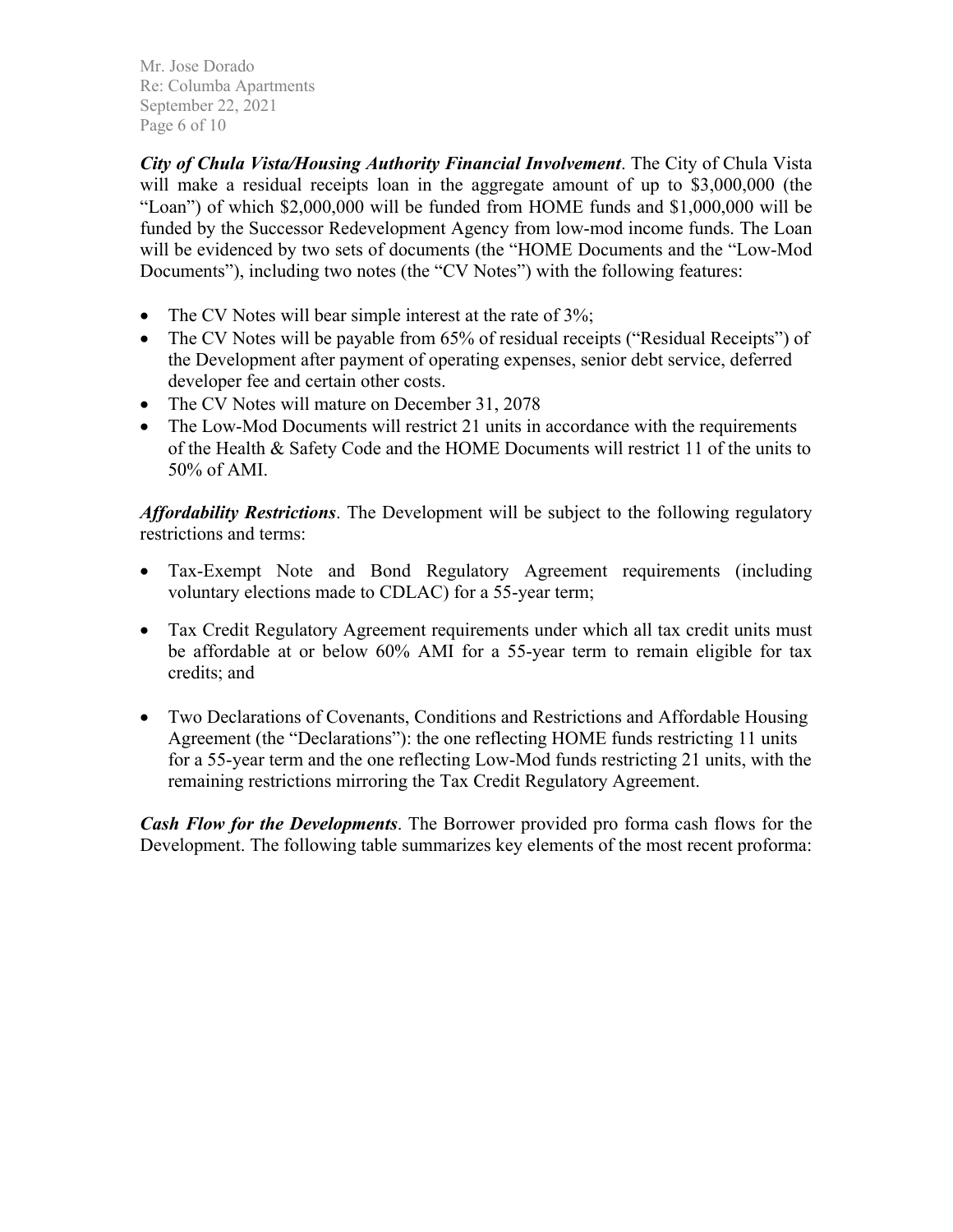Mr. Jose Dorado Re: Columba Apartments September 22, 2021 Page 7 of 10

|                                                            | Columba        |  |  |
|------------------------------------------------------------|----------------|--|--|
| <b>Assumptions</b>                                         |                |  |  |
| Vacancy                                                    | 5%             |  |  |
| Revenue Escalation                                         | 2%             |  |  |
| <b>Operating Expense Escalation</b>                        | 3%             |  |  |
|                                                            |                |  |  |
| <b>Cash Flow and Coverage</b>                              |                |  |  |
| Stabilized Net Income - First Full Year                    | \$3,348,255    |  |  |
| Expenses                                                   | (1, 141, 382)  |  |  |
| <b>Resident Services</b>                                   | (13,320)       |  |  |
| <b>Replacement Reserve</b>                                 | (50,000)       |  |  |
| Authority Bond Monitoring and Admin Fee <sup>2</sup>       | (49, 738)      |  |  |
| Net Operating Income                                       | \$1,963,751    |  |  |
| Tax-Exempt Note Debt Service <sup>3</sup>                  | (1,829,684)    |  |  |
| Debt Service Coverage <sup>4</sup>                         | 1.15x          |  |  |
| Managing General Partner Fee                               | (10,000)       |  |  |
| <b>Net Project Cash Flow</b>                               | \$273,131      |  |  |
|                                                            |                |  |  |
| MGP and LP Fees                                            | (10,000)       |  |  |
| Deferred Developer Fee (50% of excess flow)                | (131, 566)     |  |  |
| Available Cash Flow after Deferred Developer Fee           | 131,566        |  |  |
| Junior Bond                                                | (131, 566)     |  |  |
| Net Cash Flow for CV Note                                  | 0              |  |  |
| Net Cash Flow for Seller Loan                              | 0              |  |  |
| Net Cash Flow for Partnership Admin Fees and Distributions | $\overline{0}$ |  |  |

 $2^2$  Fee in pro forma appears higher than the applicable fee for this transaction. Authority's fee at permanent will be \$21,000 and plus a monitoring fee of approximately \$65 per City-restricted unit

<sup>3</sup> Assumes an initial permanent loan par of \$34,990,000 at 4.25%

<sup>4</sup> Net operating income divided by sum of Note Debt Service

The Borrower's pro forma projects that the cash flow to repay the CV Notes will materialize approximately 20 years after stabilized occupancy.

The following table shows the Borrower's most recent projected cash flow for the Development during first full five years following stabilized occupancy: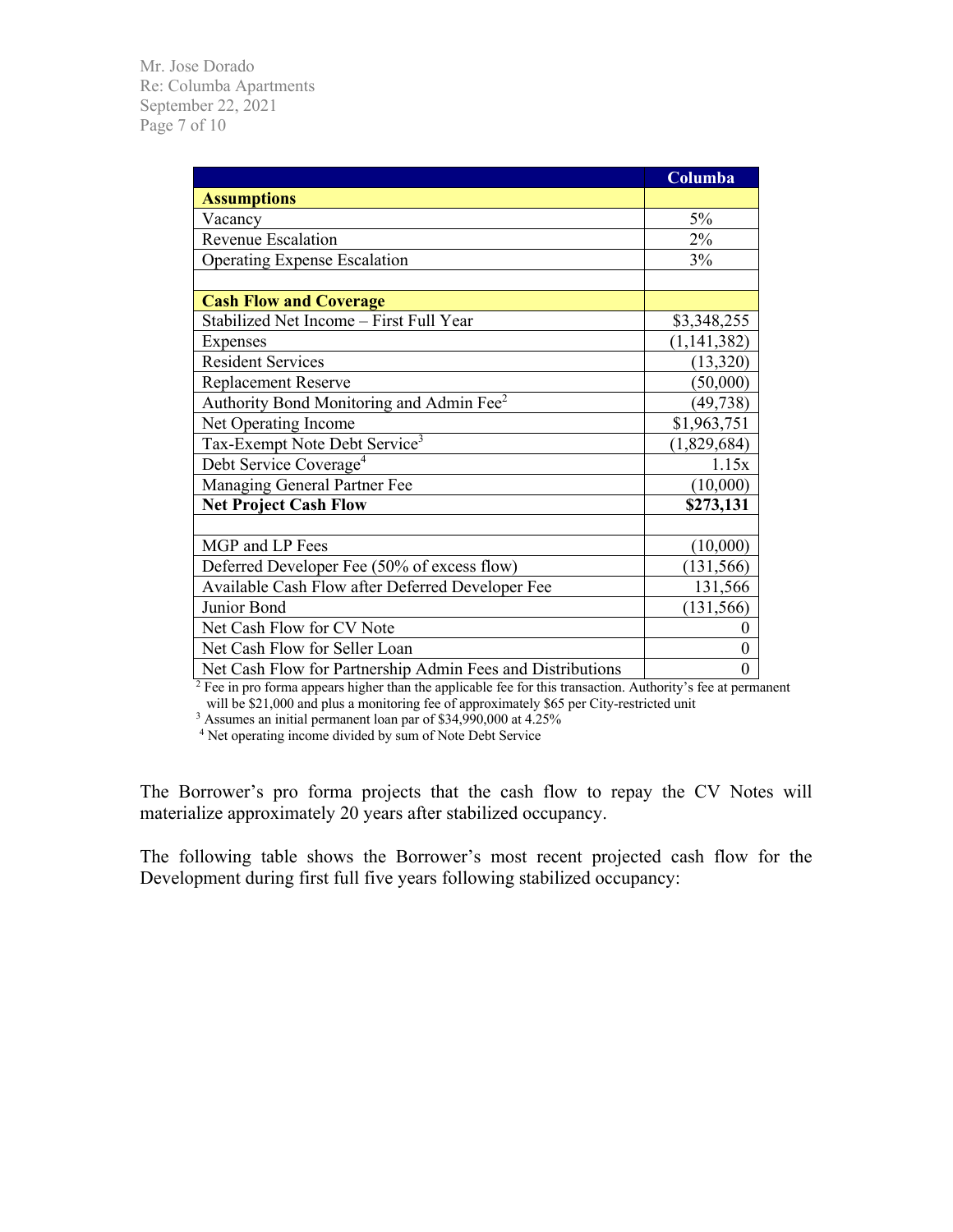Mr. Jose Dorado Re: Columba Apartments September 22, 2021 Page 8 of 10

|                   |                                                                  | Year       |                                                                       |            |            |             |
|-------------------|------------------------------------------------------------------|------------|-----------------------------------------------------------------------|------------|------------|-------------|
| <b>Escalation</b> | <b>Revenues</b>                                                  |            | $\overline{2}$                                                        | 3          | 4          | 5           |
| 2.00%             | <b>Gross Scheduled Rent</b>                                      | 3,524,479  | 3,594,969                                                             | 3,666,868  | 3,740,205  | 3,815,009   |
|                   | less 5% vacancy                                                  | (176, 224) | (179, 748)                                                            | (183, 343) | (187, 010) | (190, 750)  |
|                   | <b>Total Net Income</b>                                          | 3.348.255  | 3,415,220                                                             | 3,483,525  | 3,553,195  | 3,624,259   |
|                   | <b>Expenses</b>                                                  |            |                                                                       |            |            |             |
| 3.00%             | <b>Operating Expenses</b>                                        |            | $(1,141,382)$ $(1,175,623)$ $(1,210,892)$ $(1,247,219)$ $(1,284,635)$ |            |            |             |
| 3.00%             | Services                                                         |            | (13,320)<br>(13, 720)                                                 | (14, 131)  | (14, 555)  | (14, 992)   |
| 3.00%             | <b>Replacement Reserves</b>                                      | (50,000)   | (51,500)                                                              | (53,045)   | (54, 636)  | (56, 275)   |
|                   | Issuer Bond Monitoring and Admin Fee                             | (49, 738)  | (49, 738)                                                             | (49, 738)  | (49, 738)  | (49, 738)   |
|                   | <b>Total Expenses + Reserves</b>                                 |            | $(1,254,440)$ $(1,290,581)$ $(1,327,806)$ $(1,366,148)$ $(1,405,641)$ |            |            |             |
|                   | <b>Net Operating Income</b>                                      | 2,093,815  | 2,124,639                                                             | 2,155,718  | 2,187,047  | 2,218,618   |
|                   | Permanent Note Service                                           |            | $(1,820,684)$ $(1,820,684)$ $(1,820,684)$ $(1,820,684)$ $(1,820,684)$ |            |            |             |
|                   | <b>Debt Service Coverage</b>                                     | 1.15x      | 1.17x                                                                 | 1.18x      | 1.20x      | 1.22x       |
|                   |                                                                  |            |                                                                       |            |            |             |
|                   | Available Cash Flow after Permanent Loan Debt Service            | 273,131    | 303,955                                                               | 335,034    | 366,363    | 397,934     |
| 3.00%             | Managing GP Fee                                                  | (5,000)    | (5, 150)                                                              | (5, 305)   | (5, 464)   | (5,628)     |
|                   | LP Fee                                                           | (5,000)    | (5,000)                                                               | (5,000)    | (5,000)    | (5,000)     |
|                   | Project Cash Flow after MGP and LP Fees                          | 263.131    | 293.805                                                               | 324.730    | 355,899    | 387,307     |
|                   | Deferred Developer Fee (50% of excess cash flow)                 | (131, 566) | (146,903)                                                             | (162, 365) | (177, 950) | (193, 653)  |
|                   | Project Cash Flow after Deferred Developer Fee                   | 131,566    | 146,903                                                               | 162,365    | 177.950    | 193,653     |
|                   | Junior Bond (75% of Available Cash Flow after Deferred Dev. Fee) | (131, 566) | (146,903)                                                             | (162, 365) | (177, 950) | (193, 653)  |
|                   | <b>Project Cash Flow after Junior Bond</b>                       | 0          | 0                                                                     | 0          | $\Omega$   | $\mathbf 0$ |
| 3.00%             | CV Note (25% of Available Cash Flow)                             | 0          | 0                                                                     | $\Omega$   | $\Omega$   | $\mathbf 0$ |
|                   | Seller Loan (12.5% of Available Cash Flow)                       | 0          | 0                                                                     | $\Omega$   | 0          | $\mathbf 0$ |
|                   | Partnership Admin Fee (90% of Available Cash Flow)               | $\Omega$   | $\Omega$                                                              | $\Omega$   | $\Omega$   | $\Omega$    |
|                   | LP and GP Distributions                                          |            |                                                                       |            |            |             |

## **PUBLIC PURPOSE**

The Notes and Bonds are expected to result in the long-term affordability of 198 one, two and three-bedroom units in the City of Chula Vista: 21 units will be restricted and affordable to households earning 30% of AMI; 21 units will be restricted and affordable to households earning 50% of AMI; and 156 units will be restricted and affordable to households earning 60% of AMI. Two units will be occupied by resident managers and will be unrestricted.

The Bond Regulatory Agreement, the Tax Credit Regulatory Agreement and Declarations restrictions will require that these affordability levels be maintained for a period of 55 years.

### **BENEFITS AND RISKS TO THE AUTHORITY**

The Notes and Bonds provide a vehicle for financing a portion of the construction costs of the Development. As proposed, the Notes and Bonds will result in the long-term affordability of 198 one, two and three-bedroom units in the City of Chula Vista with units restricted to income levels described in "Public Purpose" above.

The Notes and Bonds do not pose undue financial risk to the Housing Authority. The Notes and Bonds are not direct obligations of the Housing Authority or the City of Chula Vista. The Notes will evidence loans to be funded by the Lender, which has indicated its intention to hold the Notes for its own account. The Notes are expected to be paid down to \$34,990,000 following conversion. The Bonds will be purchased by the Fund, which also has indicated its intention to hold the Bonds for its own account; the Fund consists of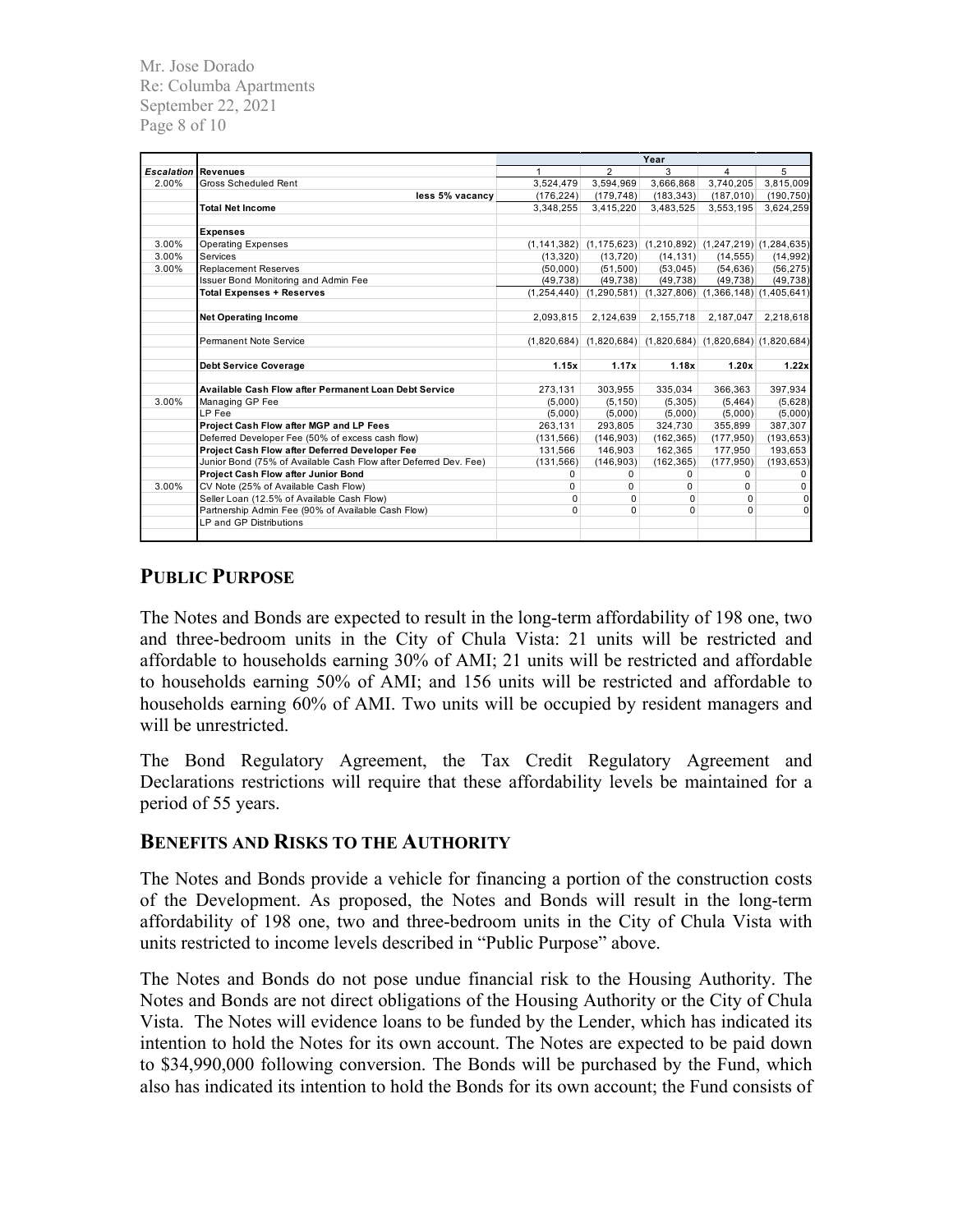Mr. Jose Dorado Re: Columba Apartments September 22, 2021 Page 9 of 10

individuals that are principals of Chelsea and understand the risks associated with the Development.

The primary risk is construction and lease-up risk – that the Development is not completed and/or leased up in a timely fashion. Given the development and project management experience of Chelsea, the target tenant population and the demand for affordable units, this risk seems remote. This risk is borne entirely by the Lender and the Fund, which includes Chelsea principals.

If the Housing Authority issues the Notes and Bonds in the amounts shown in the report, the Authority would receive an issuer fee at Note/Bond closing of \$148,364: equal to 0.20% times the initial aggregate par amount of the Notes and Bonds. The Authority also would receive estimate annual fees of \$21,000 to monitor the Notes and Bonds and a Loan monitoring fee of \$4,252 (increasing 3% annually) with respect to City-restricted units.

Costs of issuance will be funded by the Borrower from low income housing tax credit contributions and/or other funds. The Borrower has agreed to indemnify the Housing Authority and Authority as to matters relating to the Notes and Bonds. However, the Borrower is a single purpose entity with no significant assets or source of income other than the Development and is generally not required to make up any cash flow shortfalls. Accordingly, Chelsea will be providing its indemnification.

#### **RECOMMENDATIONS**

Ross Financial recommends that the Housing Authority proceed with the issuance of the Notes and Bonds based on the following findings:

- The Notes and Bonds will achieve a public purpose by providing an aggregate of 198 affordable units, with all units restricted to income levels at 30%, 50% and 60% of AMI.
- The Notes will evidence tax-exempt and taxable loans funded by a well-established, highly capitalized bank that is active in affordable housing lending. The Notes will be subject to restrictive transfer limitations at all times.
- The Bonds will be purchased by a Fund comprised of principals of Chelsea and other individuals who understand real estate risk and the risk of the Development. The Bonds are payable only from residual receipts from the Development after payment of the Notes and cannot default due to insufficient cash flow. The Fund and its participants expect to hold the Bonds through maturity and the Bonds will be subject to restrictive transfer limitations at all times.
- The Borrower has agreed to indemnify the Housing Authority and the Authority regarding matters relating to the financing. The Borrower will pay issuance costs from sources other than Note or Bond proceeds.